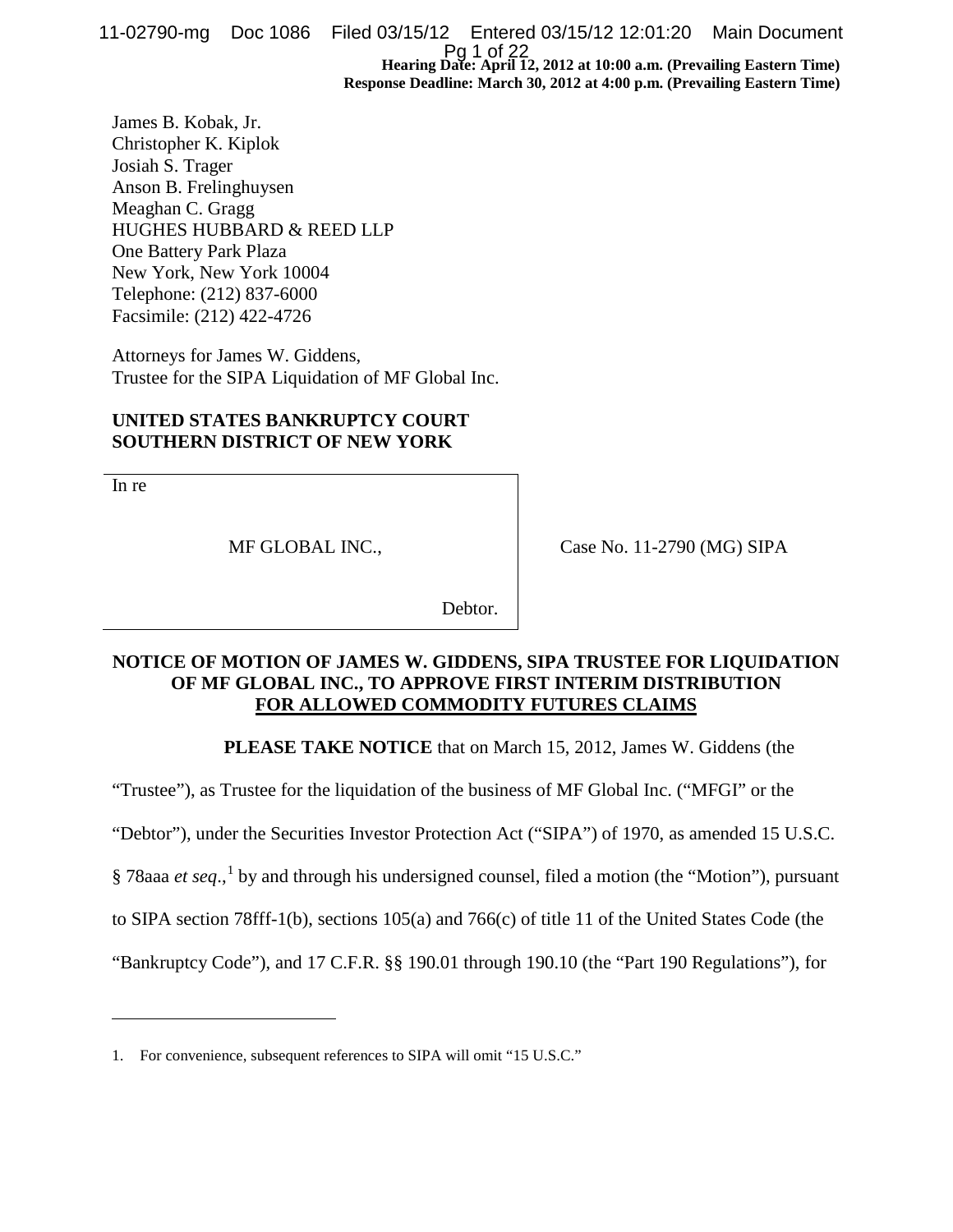entry of an order (the "Order") approving the first interim distribution for allowed commodity futures claims.

**PLEASE TAKE FURTHER NOTICE** that a hearing on the Motion will be held before the Honorable Martin Glenn, United States Bankruptcy Judge, at the United States Bankruptcy Court for the Southern District of New York, Courtroom 501, One Bowling Green, New York, New York, 10004 (the "Bankruptcy Court"), on **April 12, 2012 at 10:00 a.m.** (Prevailing Eastern Time) or as soon thereafter as counsel may be heard (the "Hearing").

**PLEASE TAKE FURTHER NOTICE** that responses, if any, to entry of the Order must (i) be in writing; (ii) state the name and address of the objecting party and nature of the claim or interest of such party; (iii) state with particularity the legal and factual bases of such objection; (iv) conform to the Federal Rules of Bankruptcy Procedure and Local Bankruptcy Rules; (v) be filed with the Bankruptcy Court, together with proof of service, electronically, in accordance with General Order M-399, by registered users of the Court's Electronic Case Filing System, and by all other parties in interest, on a 3.5 inch disk, compact disk, or flash drive, preferably in Portable Document Format (PDF), WordPerfect or any other Windows-based word processing format no later than **March 30, 2012 at 4:00 p.m.** (the "Response Deadline"); and (vi) be served on (a) Hughes Hubbard & Reed LLP, One Battery Park Plaza, New York, New York, 10004, Attn: Christopher K. Kiplok, Esq., Jeffrey S. Margolin, Esq., and Eleni D. Theodosiou-Pisanelli, Esq.; (b) the Securities Investor Protection Corporation, 805 Fifteenth Street, N.W., Suite 800, Washington, D.C., 20005, Attn: Josephine Wang, Esq. and Christopher H. LaRosa, Esq.; and (c) the Commodity Futures Trading Commission, Three Lafayette Centre, 1155 21st Street N.W., Washington, D.C., 20581, Attn: Martin B. White, Esq., with a courtesy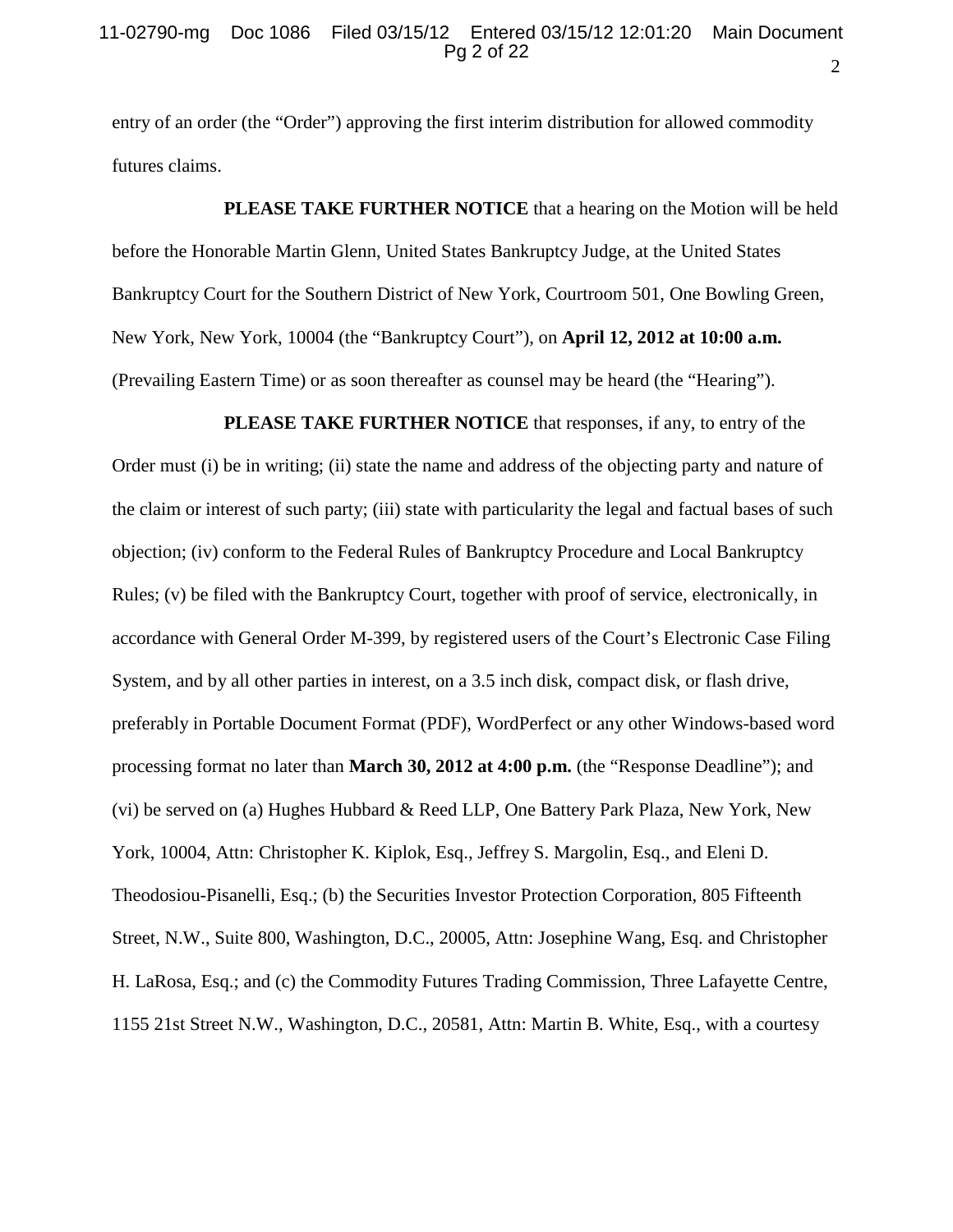copy to the chambers of the Honorable Martin Glenn, United States Bankruptcy Court,

Courtroom 501, One Bowling Green, New York, New York, 10004.

# **PLEASE TAKE FURTHER NOTICE** that objecting parties are required to

attend the Hearing, and failure to appear may result in relief being granted or denied upon

default.

Dated: New York, New York March 15, 2012

## HUGHES HUBBARD & REED LLP

By: /s/ James B. Kobak, Jr. James B. Kobak, Jr. Christopher K. Kiplok Josiah S. Trager Anson B. Frelinghuysen Meaghan C. Gragg One Battery Park Plaza New York, New York 10004 Telephone: (212) 837-6000 Facsimile: (212) 422-4726 Email: [kobak@hugheshubbard.com](mailto:kobak@hugheshubbard.com)

Attorneys for James W. Giddens, Trustee for the SIPA Liquidation of MF Global Inc.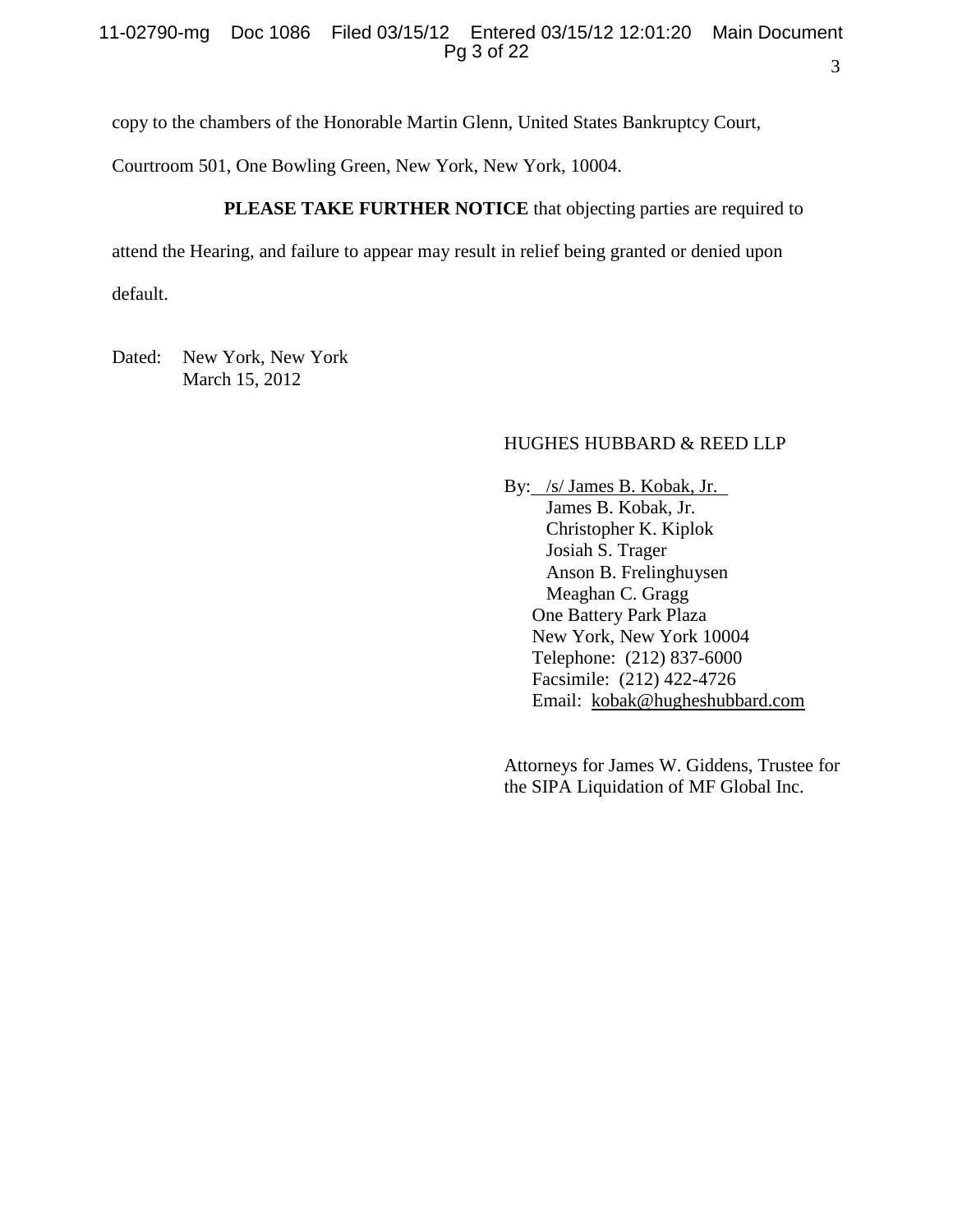**Hearing Date: April 12, 2012 at 10:00 a.m. (Prevailing Eastern Time) Response Deadline: March 30, 2012 at 4:00 p.m. (Prevailing Eastern Time)** 11-02790-mg Doc 1086 Filed 03/15/12 Entered 03/15/12 12:01:20 Main Document Pg 4 of 22

James B. Kobak, Jr. Christopher K. Kiplok Josiah S. Trager Anson B. Frelinghuysen Meaghan C. Gragg HUGHES HUBBARD & REED LLP One Battery Park Plaza New York, New York 10004 Telephone: (212) 837-6000 Facsimile: (212) 422-4726

Attorneys for James W. Giddens, Trustee for the SIPA Liquidation of MF Global Inc.

# **UNITED STATES BANKRUPTCY COURT SOUTHERN DISTRICT OF NEW YORK**

In re

 $\overline{a}$ 

MF GLOBAL INC.,

Case No. 11-2790 (MG) SIPA

Debtor.

# **MOTION OF JAMES W. GIDDENS, SIPA TRUSTEE FOR LIQUIDATION OF MF GLOBAL INC., TO APPROVE FIRST INTERIM DISTRIBUTION FOR ALLOWED COMMODITY FUTURES CLAIMS**

James W. Giddens (the "Trustee"), as Trustee for the liquidation of the business

of MF Global Inc. ("MFGI" or the "Debtor") under the Securities Investor Protection Act of

[1](#page-3-0)970, as amended ("SIPA"), 15 U.S.C. §§ 78aaa  $et seq.$ <sup>1</sup> by and through his undersigned

counsel, respectfully makes this motion (the "Motion"), pursuant to SIPA section 78fff-1(b),

sections 105(a) and 766(c) of title 11 of the United States Code (the "Bankruptcy Code"), and 17

C.F.R. §§ 190.01 through 190.10 (the "Part 190 Regulations"), for entry of an order approving

<span id="page-3-0"></span><sup>1.</sup> For convenience, subsequent references to SIPA will omit "15 U.S.C."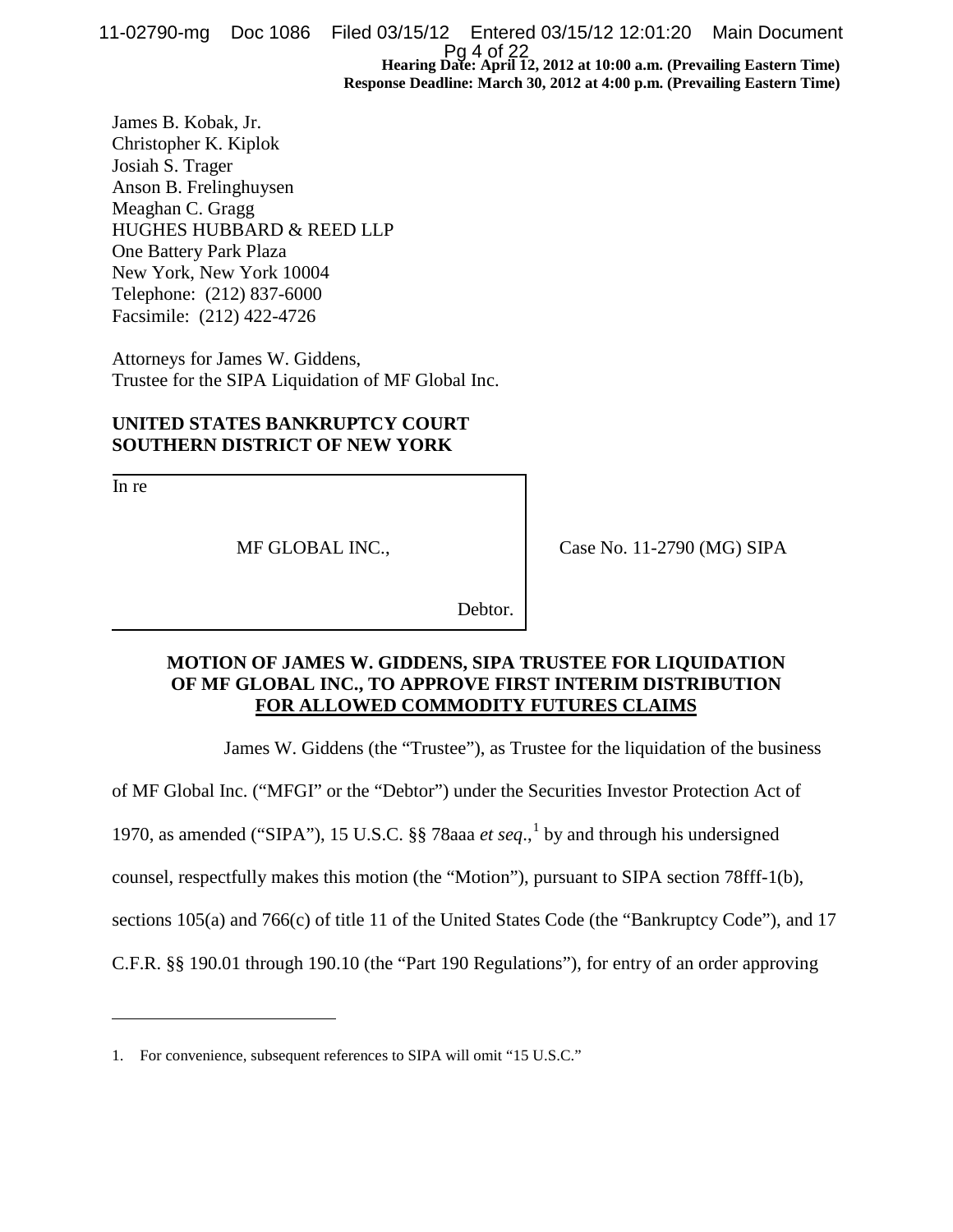the first interim claims distribution of commodities customer property for allowed customer claims (the "First Interim Claims Distribution" or the "Distribution"). In support of the Motion, the Trustee respectfully states as follows:

## **PRELIMINARY STATEMENT**

1. By this Motion, the Trustee seeks authority from the Court to make additional distributions to former MFGI futures customers who traded on U.S. exchanges as well as to make a distribution, for the first time, to those former MFGI futures customers who traded on foreign exchanges.

2. Through three Court-approved bulk transfers, in accordance with 17 C.F.R. § 190.06, the Trustee has distributed more than \$3.9 billion of Segregated Funds and other domestically held property for the benefit of MFGI's former commodity futures customers through transfers to other futures commission merchants ("FCMs") facilitated by derivative clearing organizations ("DCOs"), such as the Chicago Mercantile Exchange, Inc. (the "CME") (ECF Nos. 14, 316 and 717).

3. The Trustee now seeks the Court's approval to effect claims distributions of (i) up to \$600 million of customer property held as segregated by MFGI for its former customers pursuant to section 4d of the Commodity Exchange Act, 7 U.S.C. §§ 1 *et seq.* (the "Segregated Funds");  $2$  (ii) approximately \$50 million of customer property associated with

 $\overline{a}$ 

<span id="page-4-0"></span><sup>2.</sup> The Trustee also seeks to distribute, on the same pro rata basis as the Segregated Funds, certain customer property held by MFGI as "suspended" property. For example, when a customer deposited funds in a single transaction of more than \$20,000, MFGI would suspend crediting those funds for five days pending the full clearance of that transaction. Therefore, in the case of customers who made such deposits within the five days immediately prior to MFGI's liquidation, such customers' accounts did not reflect the credits of their deposits, and they could not benefit from the prior Court-ordered bulk transfers. As the property qualifies as "customer property," it is still subject to pro rata distribution as customer property.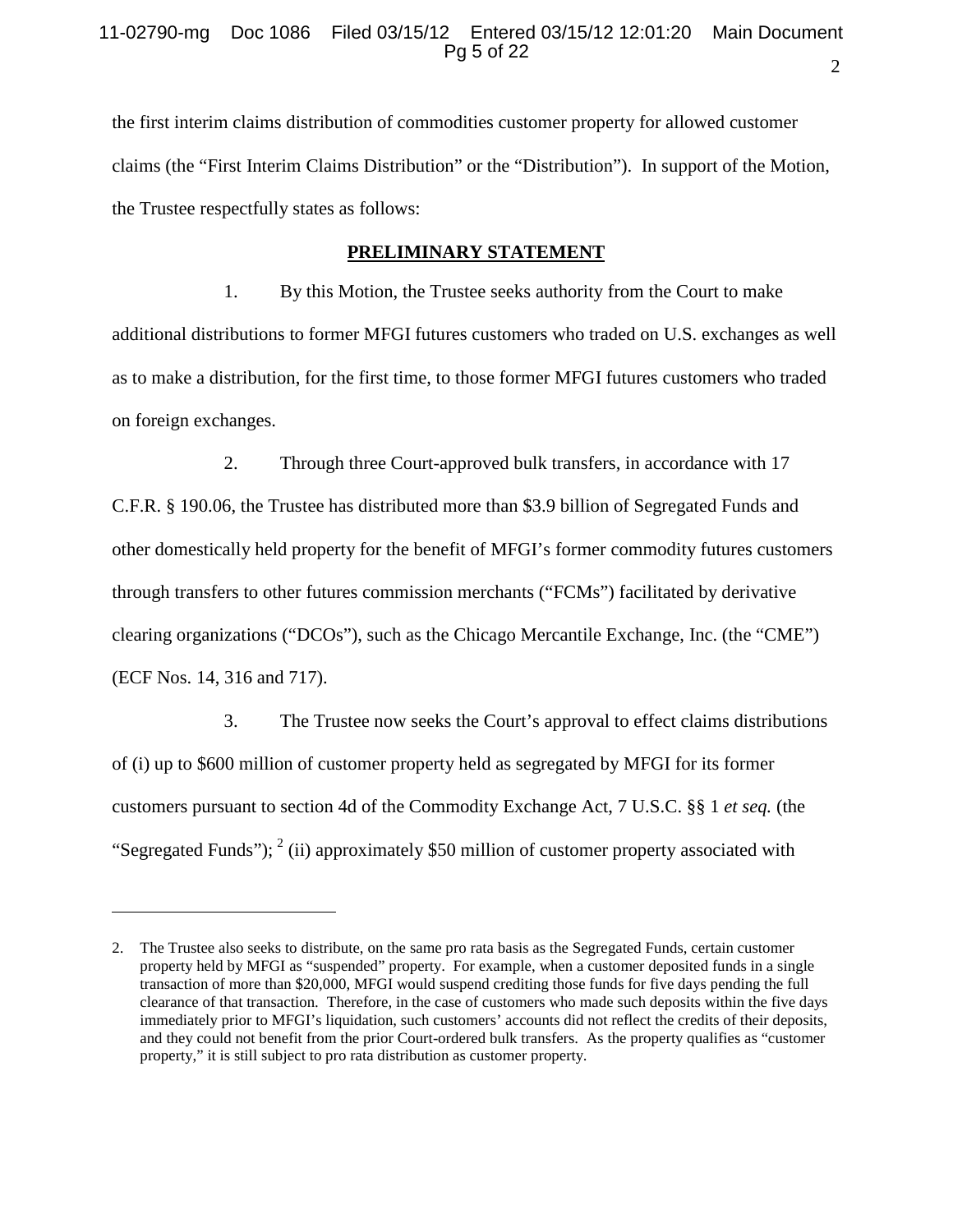#### 3 11-02790-mg Doc 1086 Filed 03/15/12 Entered 03/15/12 12:01:20 Main Document Pg 6 of 22

commodity transactions in foreign markets secured pursuant to 17 C.F.R. § 30.7 (the "Secured Funds"); and (iii) approximately \$35 million of customer property (the "Delivery Funds") to claimants with allowed claims for property within a domestic delivery class (the "Delivery Class") to be identified by the Trustee and approved by the Court. With this Court's approval, the Trustee, in consultation with the Securities Investor Protection Corporation ("SIPC") and the Commodity Futures Trading Commission ("CFTC"), seeks to make direct distributions—as allowed by SIPA and the Bankruptcy Code—pursuant to 17 C.F.R. § 190.04(e)(2), which governs disbursements to claimants who filed claims as required under 17 C.F.R. § 190.08(d)(4).

4. Since his appointment, the Trustee's primary goal has been to marshal the assets of MFGI expeditiously and to reconcile the books and records of MFGI as quickly as possible to make as full and as prompt a distribution of customer property to MFGI's former customers as the circumstances and the law will allow. In the face of the unprecedented circumstances of MFGI's demise, and an apparent significant shortfall in all classes of customer property, this Motion furthers that goal to the greatest extent possible under the law. The Trustee believes that seeking the authority to make these additional distributions is prudent and appropriate, in part because of the success in collecting and marshaling funds since the start of the MFGI liquidation.

5. By this Motion, the Trustee proposes to distribute, upon approval of the Court, an additional approximately \$600 million of Segregated Funds, approximately \$50 million of Secured Funds, and to establish a Delivery Class and distribute approximately \$35 million of Delivery Funds to claimants with allowed claims from property in that class (as further described below). These funds would be distributed to former futures customer claimants who timely filed claims and have received and agreed to the Trustee's determination of their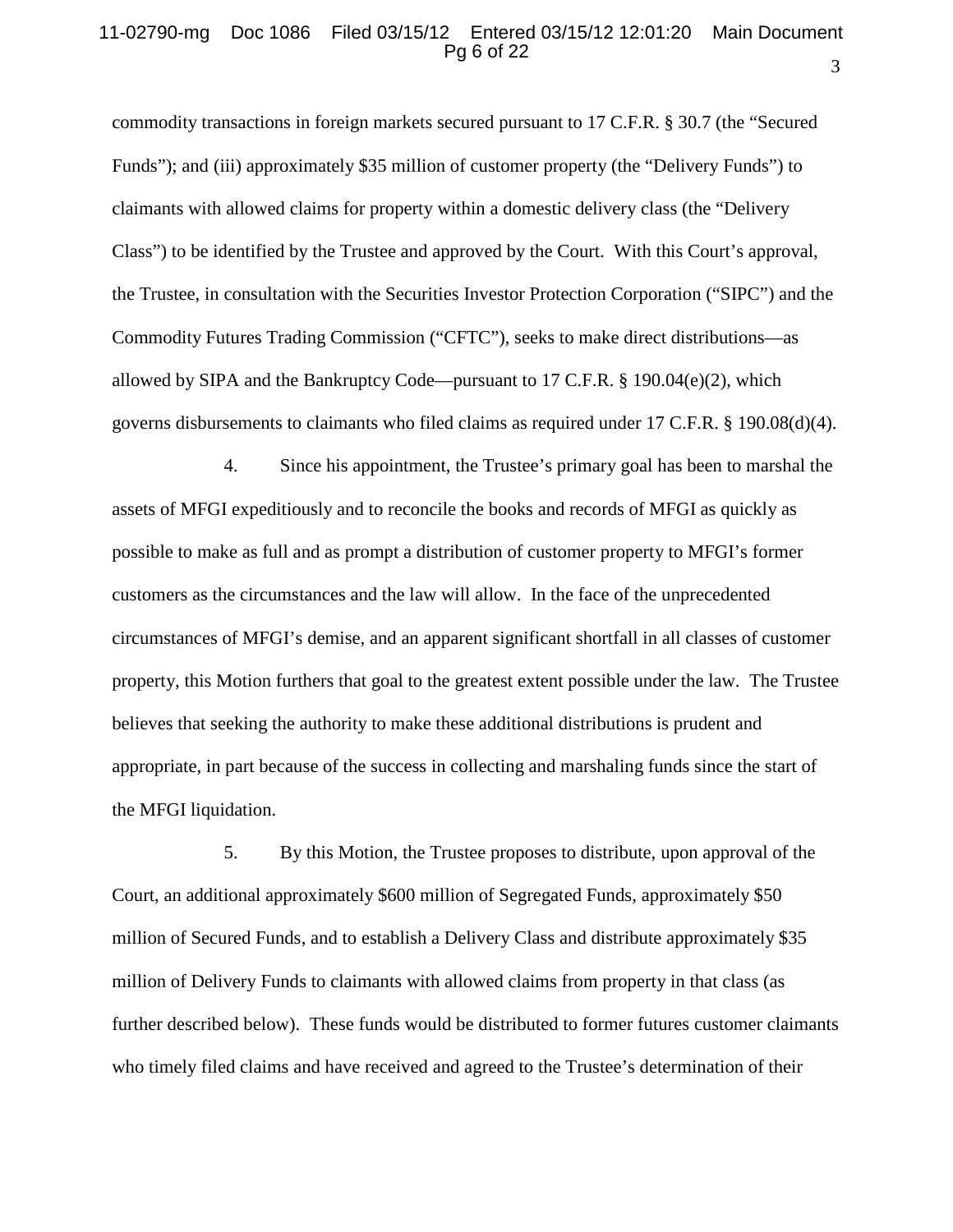#### 4 11-02790-mg Doc 1086 Filed 03/15/12 Entered 03/15/12 12:01:20 Main Document Pg 7 of 22

claims (each a "Finalized Claim"), on a rolling basis. As ordered by the Court when approving the Trustee's Expedited Application to Establish Parallel Customer Claims Processes (the "Claims Process Order," ECF. 423), all claimants who do not agree with the Trustee's determination of their claims have the opportunity to object and, to the extent such objections cannot be resolved without judicial intervention, the Claims Process Order includes mechanisms for seeking orderly resolution by this Court.

6. The Trustee is obligated to distribute customer property to public customers on a pro rata basis, by account class. *See, e.g.*, 17 C.F.R. § 190.07(c). To date, all bulk transfers were based on the unaudited books and records of MFGI with the understanding that each claimant's Finalized Claim would be the ultimate and final resolution of the estate's obligation to that customer. Therefore, for example, the 72% bulk transfer distribution of Segregated Funds that a customer received through the bulk transfer process might have been more or less than 72% of his or her Finalized Claim. The proposed First Interim Claims Distribution would provide a ratable distribution, by account class, based on the Finalized Claims, while accounting for the Segregated Funds and Delivery Funds that some former MFGI customers already received in the bulk transfer process.

7. It is not possible at this time to determine the timeframe for start or completion of the First Interim Claims Distribution, nor the precise percentage of each former customer's Finalized Claim that will have been distributed once the First Interim Claims Distribution is complete. At this point, the Trustee's best estimates of expected distribution percentages are over 80% of each Finalized Claim for Segregated Funds, over 80% of each Finalized Claim for Delivery Funds, and somewhat less than 10% of each Finalized Claim for Secured Funds. Segregated Funds and Delivery Funds that claimants have already received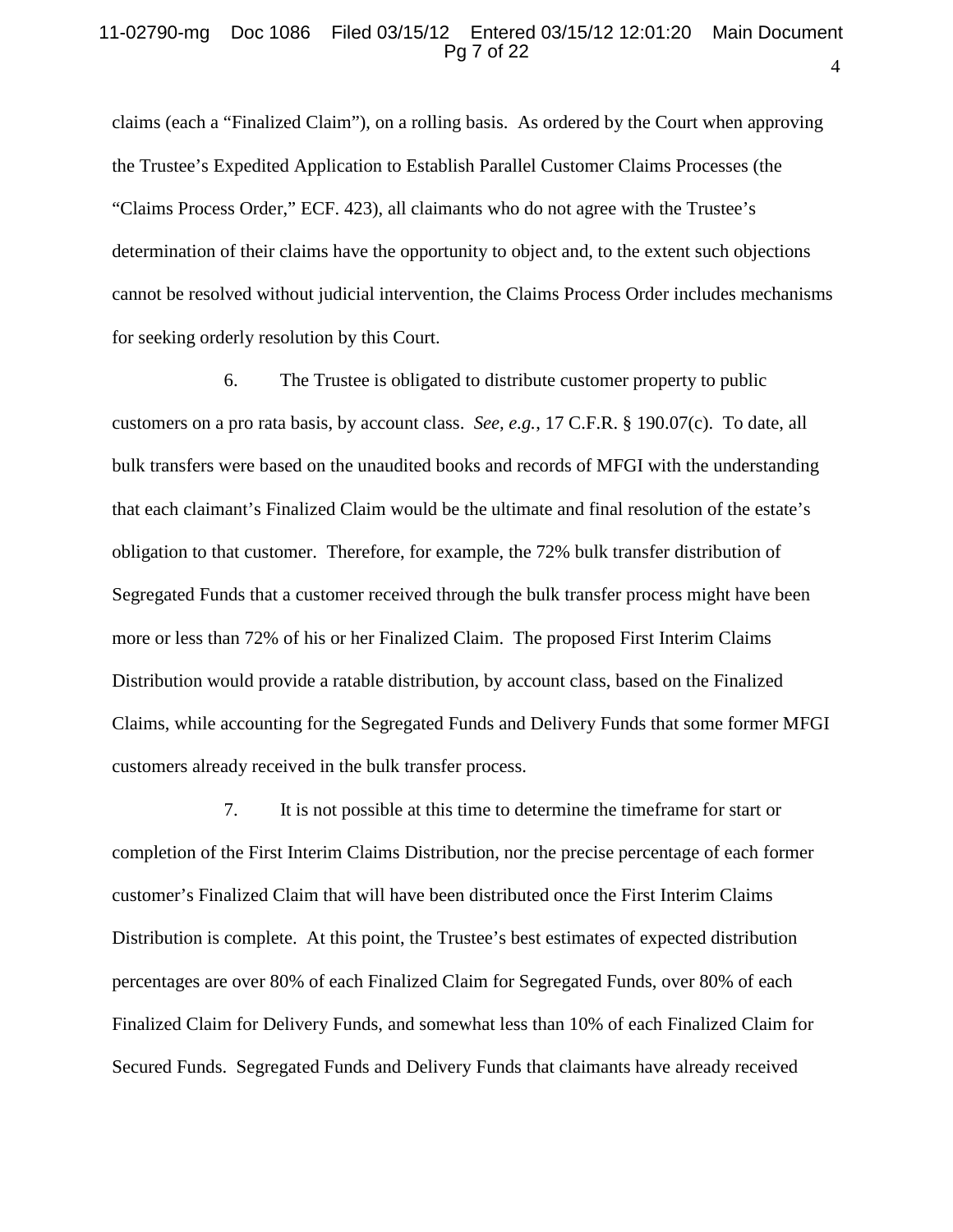#### 5 11-02790-mg Doc 1086 Filed 03/15/12 Entered 03/15/12 12:01:20 Main Document Pg 8 of 22

through the bulk transfer process would be accounted for, and would be supplemented by the funds distributed through this proposed First Interim Claims Distribution.

8. The Trustee would still maintain proper contingency amounts for each class of customer property, ensuring fair treatment of all of MFGI's futures customers and reserving amounts sufficient to address any claim determinations that may be disputed, as well as the claims of MFGI's former foreign affiliates on behalf of those affiliates' customers, which have not received any distributions to date, through bulk transfers or otherwise. The Trustee expects to maintain approximately \$700 million in Segregated Funds (of which about one-half is claimed by foreign affiliates on behalf of their customers), approximately \$10 million in Delivery Funds, and approximately \$40 million in Secured Funds, in each case, to address potential disputes and, when practicable, make other interim distributions or a final distribution.

9. Because all claimants will be afforded due process with respect to their claims—whether or not those claims are ultimately deemed meritorious—the Trustee must balance his efforts to make a current distribution of as much customer property as possible, as quickly as possible, with the necessity of maintaining a sufficient reserve pending the final resolution of all claims.

10. While the extent of the apparent shortfall of customer property across all classes is not known with certainty at this time, the Trustee has determined that the relief sought herein—including maintaining a reasonable reserve in all classes of customer property—is prudent and consistent with the purpose of SIPA and the regulations of the CFTC to provide prompt, but fair, pro rata treatment of customers to the greatest extent possible.

## **FACTUAL BACKGROUND**

11. On October 31, 2011 (the "Filing Date"), the Honorable Paul A. Engelmayer, United States District Court Judge for the Southern District of New York, entered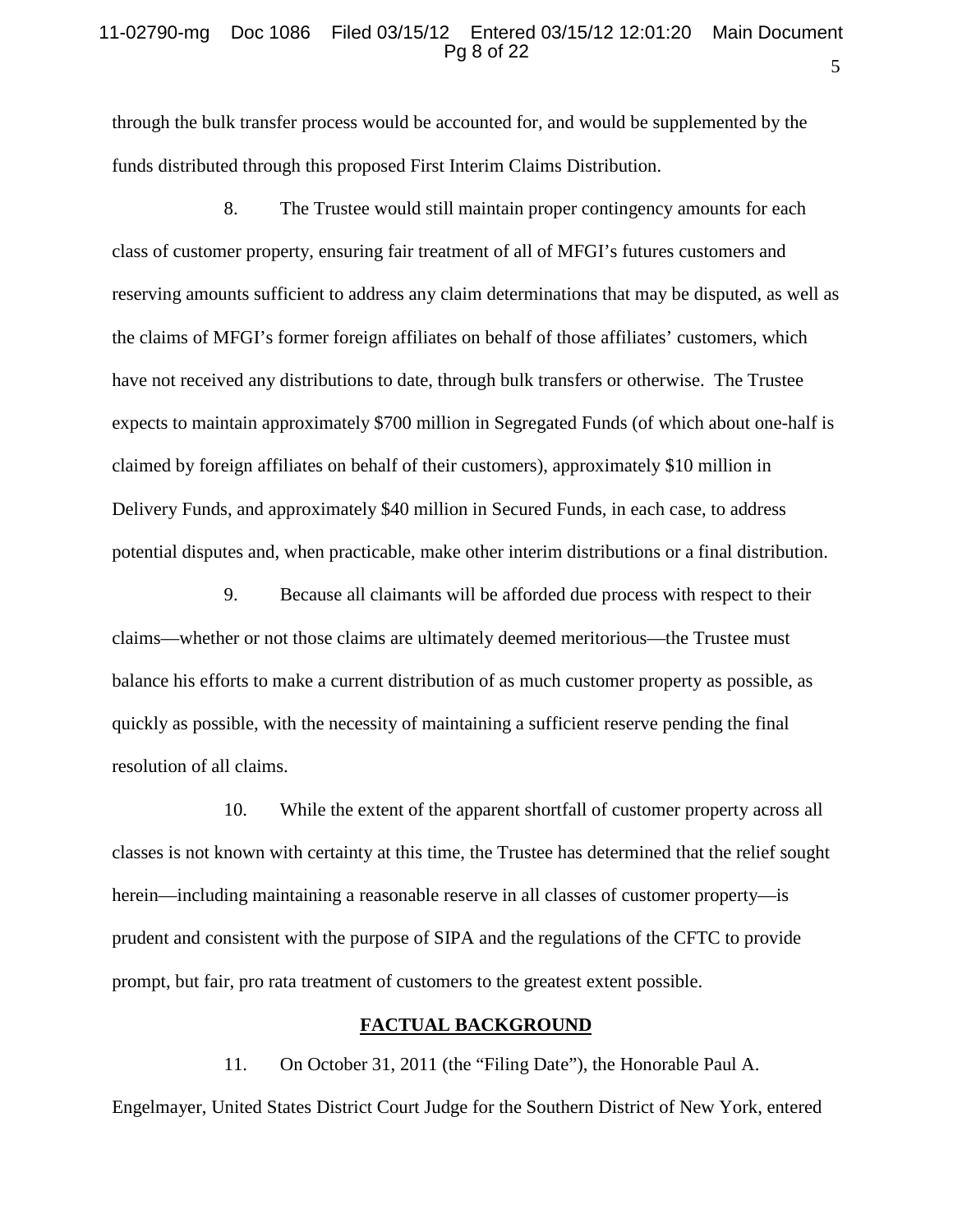an order (the "MFGI Liquidation Order") commencing the liquidation of MFGI pursuant to the provisions of SIPA in the case captioned *Securities Investor Protection Corp. v. MF Global Inc.*, Case No. 11-CIV-7750 (PAE).

12. The MFGI Liquidation Order, *inter alia*: (i) appointed James W. Giddens as Trustee for the liquidation of the business of MFGI pursuant to SIPA section 78eee(b)(3), and (ii) removed the case to this Court as required for SIPA cases by SIPA section 78eee(b)(4) (the "SIPA Proceeding").

#### **The Bulk Transfers**

13. The first Court-approved bulk transfer of open commodity contracts and a percentage of the associated margining collateral (the "First Bulk Transfer"), required the active participation and cooperation of the CME and other participating DCOs, and the Trustee was, in large part, dependent on their records to transfer property and accounts to new FCMs. To facilitate and achieve the First Bulk Transfer, the Trustee permitted the DCOs, under authority of the Court's Order entered on November 2, 2011 (ECF No. 14), to use MFGI's records of open trades on the relevant exchanges to assist in indentifying transferee FCMs and allocating positions and collateral for MFGI's former customers at their new FCMs. This allocation was complex, and, as it was completed, the DCOs began the process of providing data to the Trustee so that MFGI's books and records could be updated to reflect the allocations of the First Bulk Transfer of open commodity contracts and associated collateral.

14. The second bulk transfer, authorized by the Court's November 17, 2011 Order (ECF No. 316) for the benefit of former MFGI commodity futures customers that had only cash or cash equivalents in their accounts as of the Filing Date (the "Second Bulk Transfer") was effected based upon the books and records of MFGI, in consultation with the DCOs.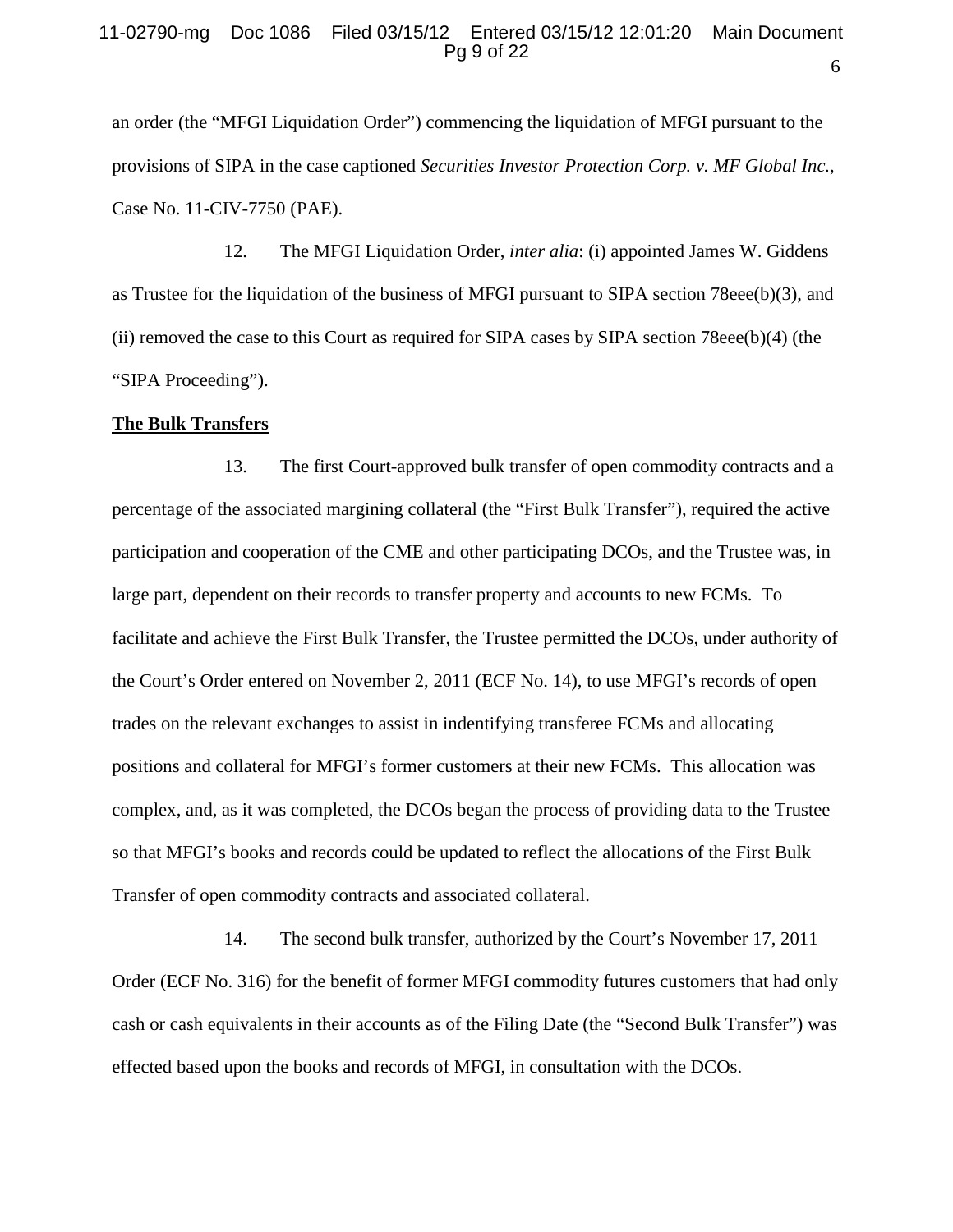#### 11-02790-mg Doc 1086 Filed 03/15/12 Entered 03/15/12 12:01:20 Main Document Pg 10 of 22

15. To effect the third bulk transfer (the "Third Bulk Transfer"), the Trustee relied on reconciliation data provided by the DCOs to determine what additional amounts of Segregated Funds were required to distribute equalizing pro rata shares of Segregated Funds ultimately72% of the net liquidating value of each reconciled domestic account. The Trustee was also authorized to distribute, via bulk transfer, non-liquid assets, such as warehouse receipts, precious metal certificates, shipping certificates, and other certificates of title for commodities held by MFGI for its customers ("Physical Customer Property") in the same 72% pro rata share, by deferring an ultimate determination of whether or not any of the Physical Customer Property was in a separate customer class from Segregated Funds. The vast majority of customers received their transferred funds within weeks of the Court's December 12, 2011 Order approving the Third Bulk Transfer (ECF No. 717), although a few distributions and corrective transfers are still in progress.

## **JURISDICTION AND VENUE**

16. Following removal to this Court, this Court has "all of the jurisdiction, powers, and duties conferred by [SIPA] upon the court to which the application for the issuance of the protective decree was made." SIPA § 78eee(b)(4).

17. Venue is proper in this Court pursuant to SIPA § 78eee(a)(3) and 15 U.S.C. § 78aa.

#### **RELIEF REQUESTED**

18. By this Motion, the Trustee respectfully seeks an Order of the Court, in the form attached hereto as Exhibit A, approving the relief requested herein, in the following manner, under SIPA section 78fff-1(b), Bankruptcy Code sections 105(a) and 766(c), and the Part 190 Regulations of the CFTC applicable to this SIPA Proceeding.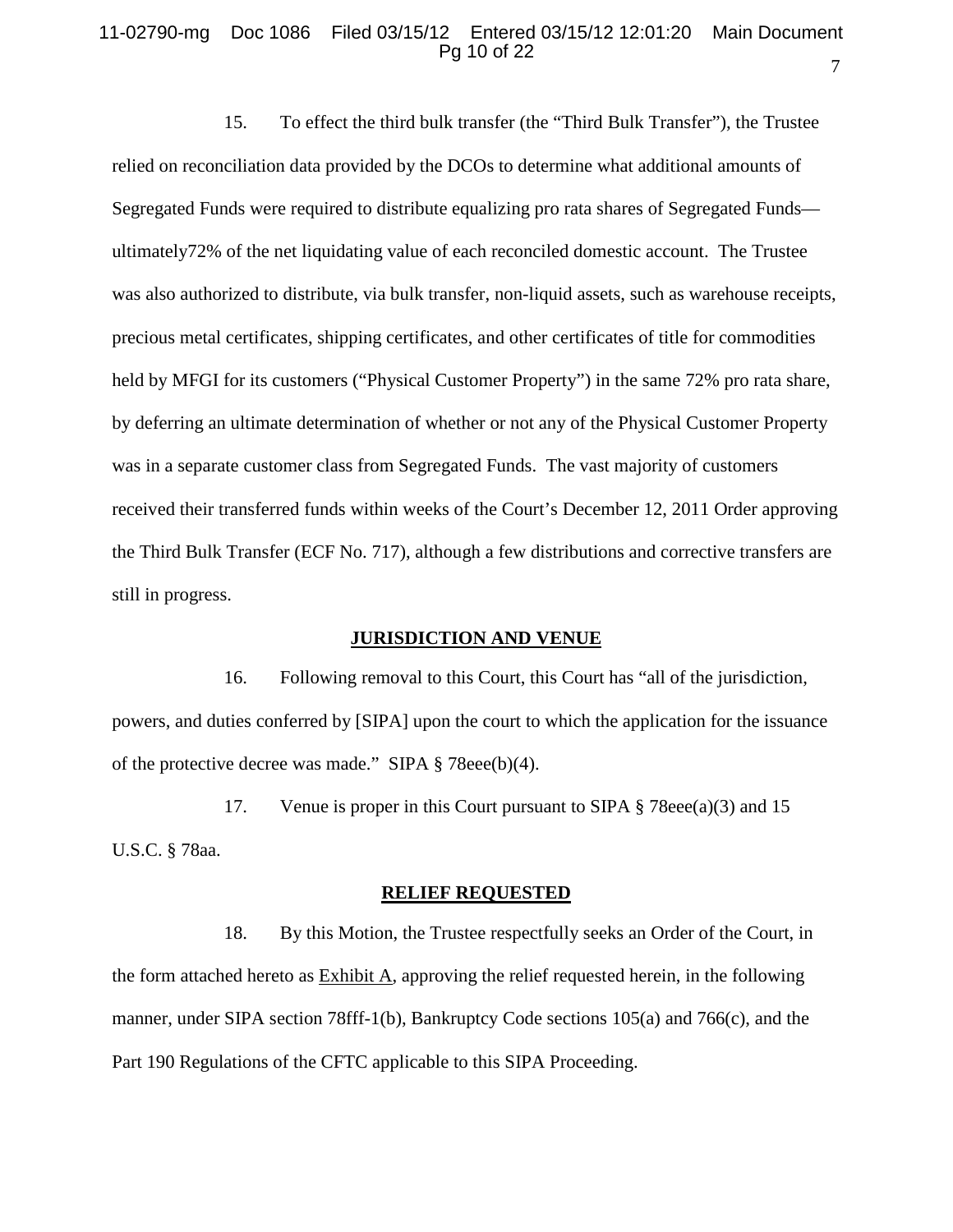## 11-02790-mg Doc 1086 Filed 03/15/12 Entered 03/15/12 12:01:20 Main Document Pg 11 of 22

19. The proposed First Interim Claims Distribution would continue to allow the Trustee to return as much customer property as practicable as quickly as possible. The previous bulk transfers, effected pursuant to the Part 190 Regulations as incorporated by SIPA and the Bankruptcy Code, were made in reliance on the unaudited books and records of MFGI, and not based on claims filed by customers. The Trustee now seeks the authority to: (i) distribute up to approximately \$600 million of Segregated Funds; (ii) distribute up to approximately \$50 million of Secured Funds; and (iii) to establish a Delivery Class and distribute up to approximately \$35 million of Delivery Funds to claimants with allowed claims for property within the Delivery Class. If approved by the Court, the First Interim Claims Distribution would be made, on a rolling basis, to those public customers who filed claims and have agreed with the Trustee's determination of their claims, including the amounts and the classes of customer property underlying their claims. Distributions would begin when a significant number of claim determinations have become final and after documentation from former customers with allowed claims is received. Customers who object to any aspect of the Trustee's determination of their claims would still be afforded their due process rights to have this Court hear their objections where the dispute cannot by resolved by mutual agreement without judicial intervention. Ultimately, upon final resolution of a disputed claim, either by judicial order or negotiation, the claimant will still be entitled to receive his or her pro rata share under this First Interim Claims Distribution and any subsequent interim or final distributions.

#### **The Proposed First Interim Claims Distribution**

20. The proposed First Interim Claims Distribution seeks to distribute customer property to MFGI's former public customers for multiple account classes:

8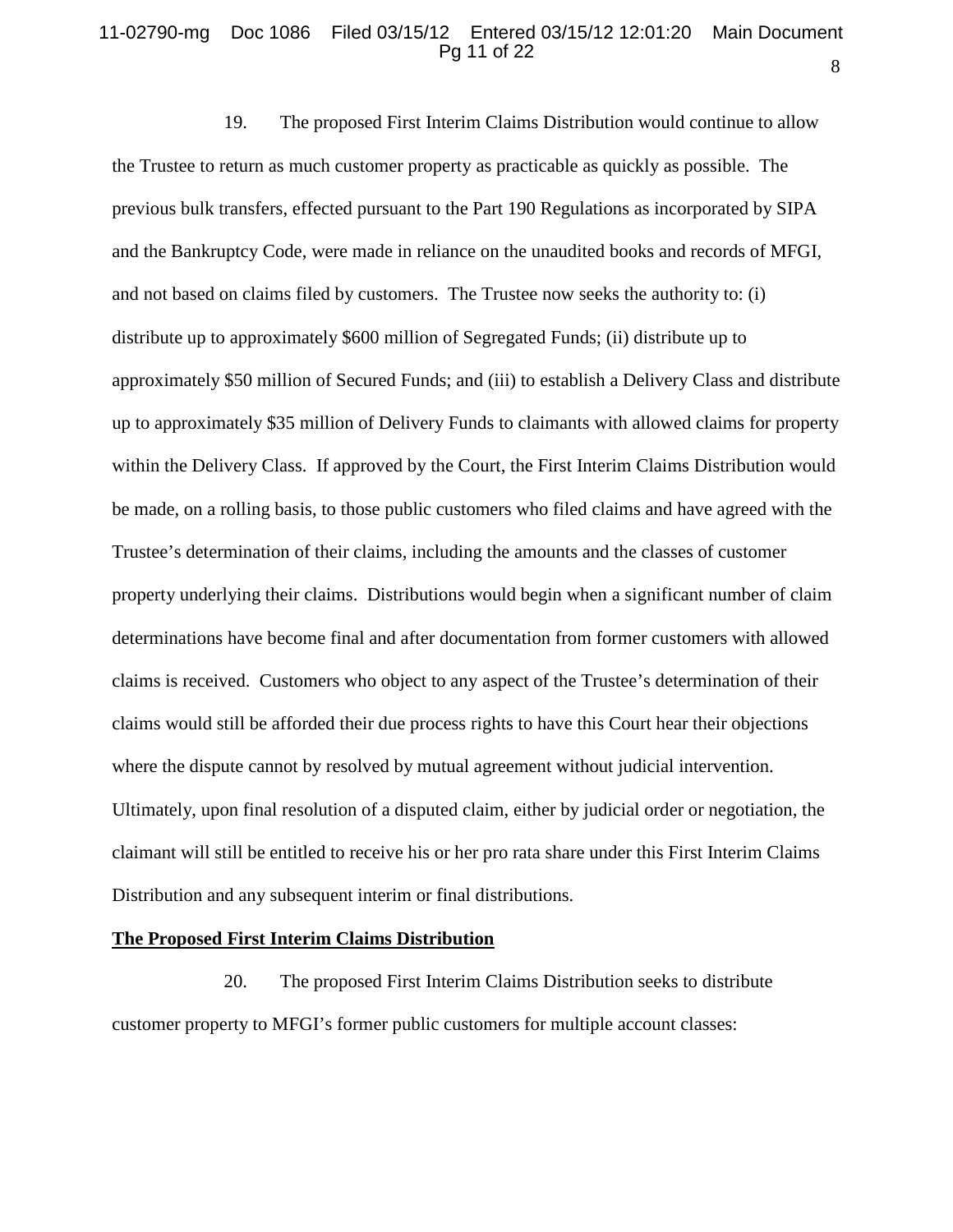- Segregated Funds (including suspended funds)—the class of assets used to support domestic futures trading;
- Secured Funds—the class of assets used to support foreign futures trading; and
- Delivery Funds—the class of assets comprising a separate Delivery Class.

21. The Segregated Funds are from the same pool of customer property that nearly exclusively made up the funds transferred for the benefit of customers through the bulk transfer process. Only a small portion of the Secured Funds have been recovered thus far, and no transfers or distributions from this pool of assets have been authorized to date. The Delivery Class was not yet identified at the time of the bulk transfers, and Physical Customer Property was distributed on the same pro rata basis as Segregated Funds, pending a determination of whether and to what extent such property was part of a separate class.

### **The Delivery Class**

22. As the Trustee stated in his submission to the Court regarding the legal principles and framework for the allocation and distribution of customer property (ECF No. 726), the Part 190 Regulations identify six potential account classes: futures accounts, foreign futures accounts, leverage accounts, commodity option accounts, delivery accounts, and cleared OTC derivatives accounts. *See* ECF No. 726 at ¶ 22; 17 C.F.R. § 190.01(a). The Trustee set forth the legal principles governing the separate delivery class, and noted that "[w]hether a claimant's property potentially falling within the 'delivery account' class … meets the [] criteria in the regulations will be determined in the claims process." ECF No. 726 at ¶ 24. The Trustee is now in a position to identify the Delivery Class, and, as such, make a separate distribution to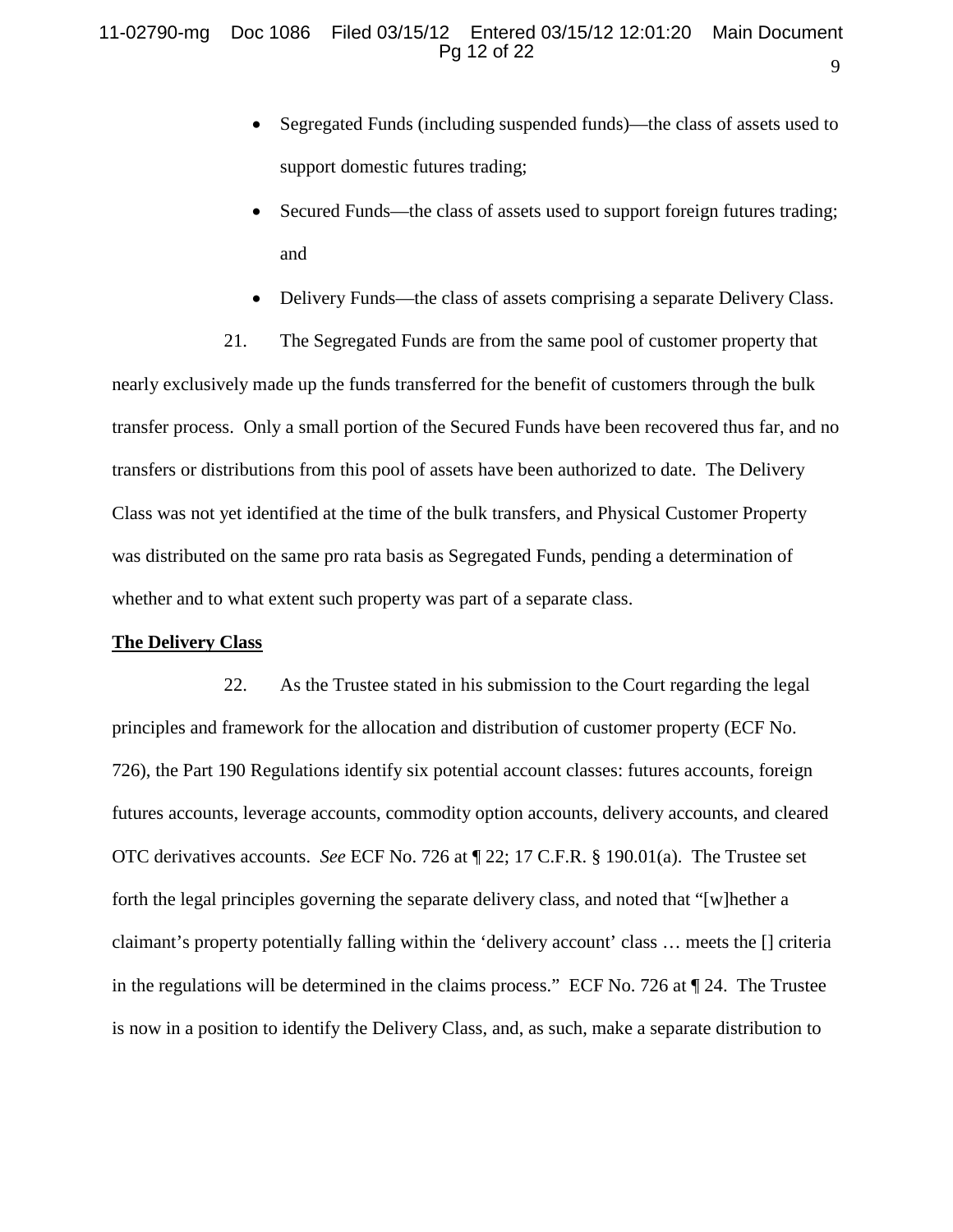#### 10 11-02790-mg Doc 1086 Filed 03/15/12 Entered 03/15/12 12:01:20 Main Document Pg 13 of 22

claimants with allowed claims for property within this class.<sup>[3](#page-12-0)</sup> Claimants are still free—as part of their individual claims determination and resolution process—to object to the Trustee's classification of their property, along with all other rights, but if claimants agree to the Trustee's determinations, the Trustee has identified the separate pool of Delivery Funds from which to make distributions on Final Claims for property within the Delivery Class.

23. Pursuant to 17 C.F.R. § 190.01(a), an "[a]ccount class means each of the following types of customer accounts which must be recognized as a separate class of account by the trustee: futures accounts, foreign futures accounts, leverage accounts, commodity option accounts, **delivery accounts as defined in [17 C.F.R.] §190.05(a)(2)** . . . ." (emphasis added). Under 17 C.F.R. § 190.05(a)(2), a "[d]elivery account shall mean any account prominently designated as such in the records of the debtor which contains only the specifically identifiable property associated with delivery set forth in  $\S$  190.01(kk)(3), (4), and (5), except that with respect to § 190.01(kk)(4) and (5), delivery need not be made or taken and exercise need not be effected for such property to be included in a delivery account."<sup>[4](#page-12-1)</sup>

 $\overline{a}$ 

<span id="page-12-0"></span><sup>3.</sup> There does not yet appear to be sufficient factual information to determine if separately identifiable leverage, commodity option, and cleared OTC derivative classes exist.

<span id="page-12-1"></span><sup>4.</sup> 17 C.F.R. § 190.01(kk)(3), (4) and (5) define specifically identifiable property and read as follows:

<sup>(3)</sup> With respect to warehouse receipts, bills of lading or other documents of title, or physical commodities received, acquired, or held by or for the account of the debtor for the purpose of making or taking delivery or exercise from or for the account of a customer, any such document of title or commodity which as of the entry of the order for relief can be identified on the books and records of the debtor as received from or for the account of a particular customer as held specifically for the purpose of delivery or exercise.

<sup>(4)</sup> Any cash or other property deposited prior to the entry of the order for relief to pay for the taking of physical delivery on a long futures contract or for payment of the strike price upon exercise of a short put or a long call option contract on a physical commodity, which cannot be settled in cash, in excess of the amount necessary to margin such commodity contract prior to the notice date or exercise date, which cash or other property is identified on the books and records of the debtor as received from or for the account of a particular customer on or after three business days before the first notice date or three business days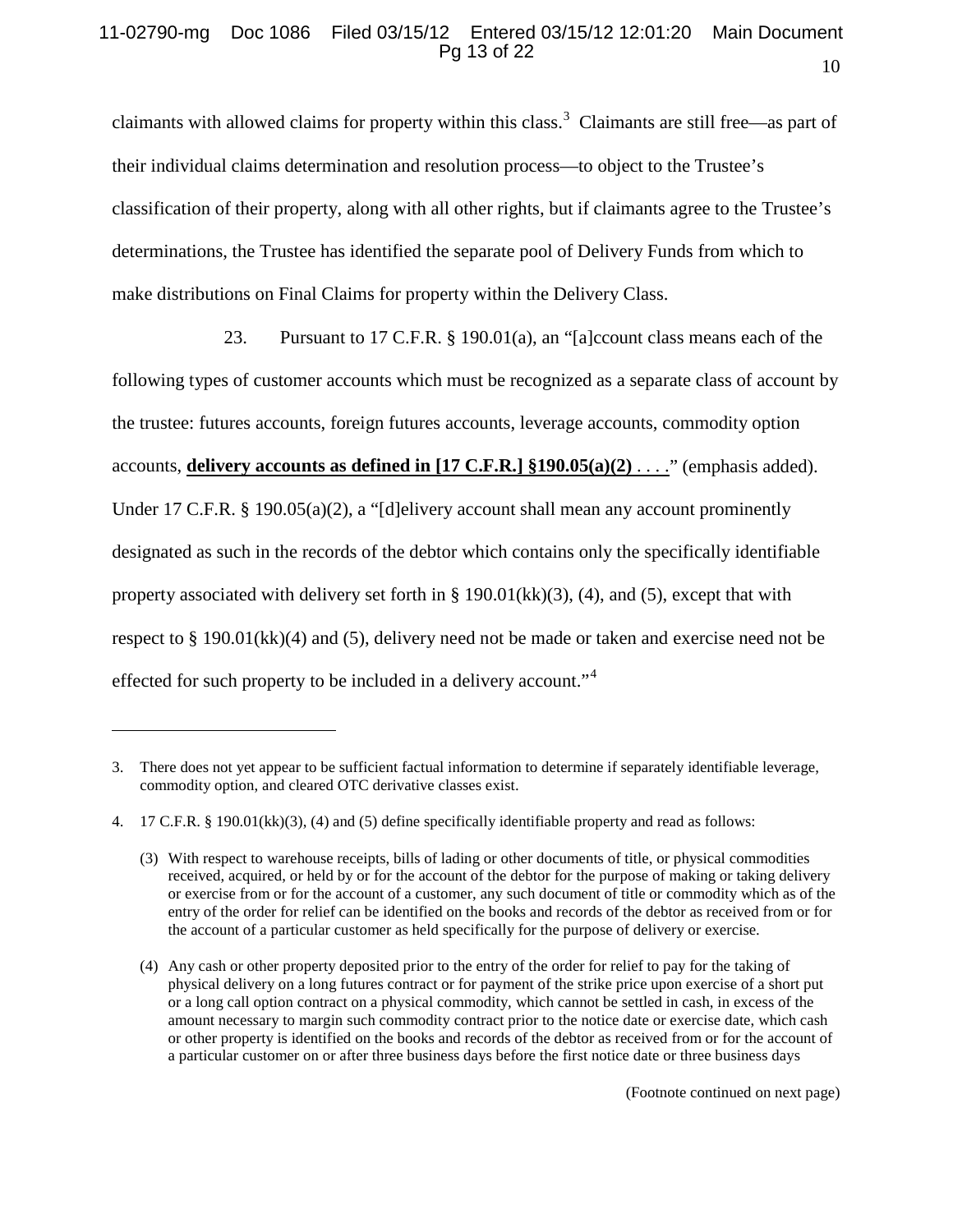#### 11 11-02790-mg Doc 1086 Filed 03/15/12 Entered 03/15/12 12:01:20 Main Document Pg 14 of 22

24. All Physical Customer Property was, in fact, prominently designated in the records of MFGI as associated with an "F/D" portion of the account. Additionally, in the ordinary course, when a customer sought to deliver Physical Customer Property to fulfill a contractual obligation to sell, the proceeds of such sale (once cleared and posted to MFGI) were ultimately recorded in the "F/D" portion of the account. Indeed, some customers had preexisting "F/D" credits as of the Filing Date ("Delivery Credits")—the result of previous proceeds from making delivery. Significantly, the funds associated with such Delivery Credits were not required to be segregated under section 4d of the Commodity Exchange Act, and, in fact, were not so segregated. Additionally, the proceeds of delivery transactions that were processed in the days immediately around the Filing Date were generally suspended due to MFGI's liquidation and held at the DCOs as "Frozen Proceeds." Had MFGI not entered into liquidation, such Frozen Proceeds would have been credited to "F/D" portions of customers' accounts (and would have appeared as Delivery Credits). If a customer had taken delivery of Physical Customer Property without sufficient funds (which happened in a handful of cases), the debit created by such a transaction was also recorded in the "F/D" portion of the account ("Delivery Debits").

 $\overline{a}$ 

<sup>(</sup>Footnote continued from previous page)

before the exercise date specifically for the purpose of payment of the notice price upon taking delivery or the strike price upon exercise, respectively, and such customer takes delivery or exercises the option in accordance with the applicable contract market rules.

<sup>(5)</sup> The cash price tendered for any property deposited prior to the entry of the order for relief to make physical delivery on a short futures contract or for exercise of a long put or a short call option contract on a physical commodity, which cannot be settled in cash, to the extent it exceeds the amount necessary to margin such contract prior to the notice date or exercise date, which property is identified on the books and records of the debtor as received from or for the account of a particular customer on or after three business days before the first notice date or three business days before the exercise date specifically for the purpose of a delivery or exercise, respectively, and such customer makes delivery or exercises the option in accordance with the applicable contract market rules.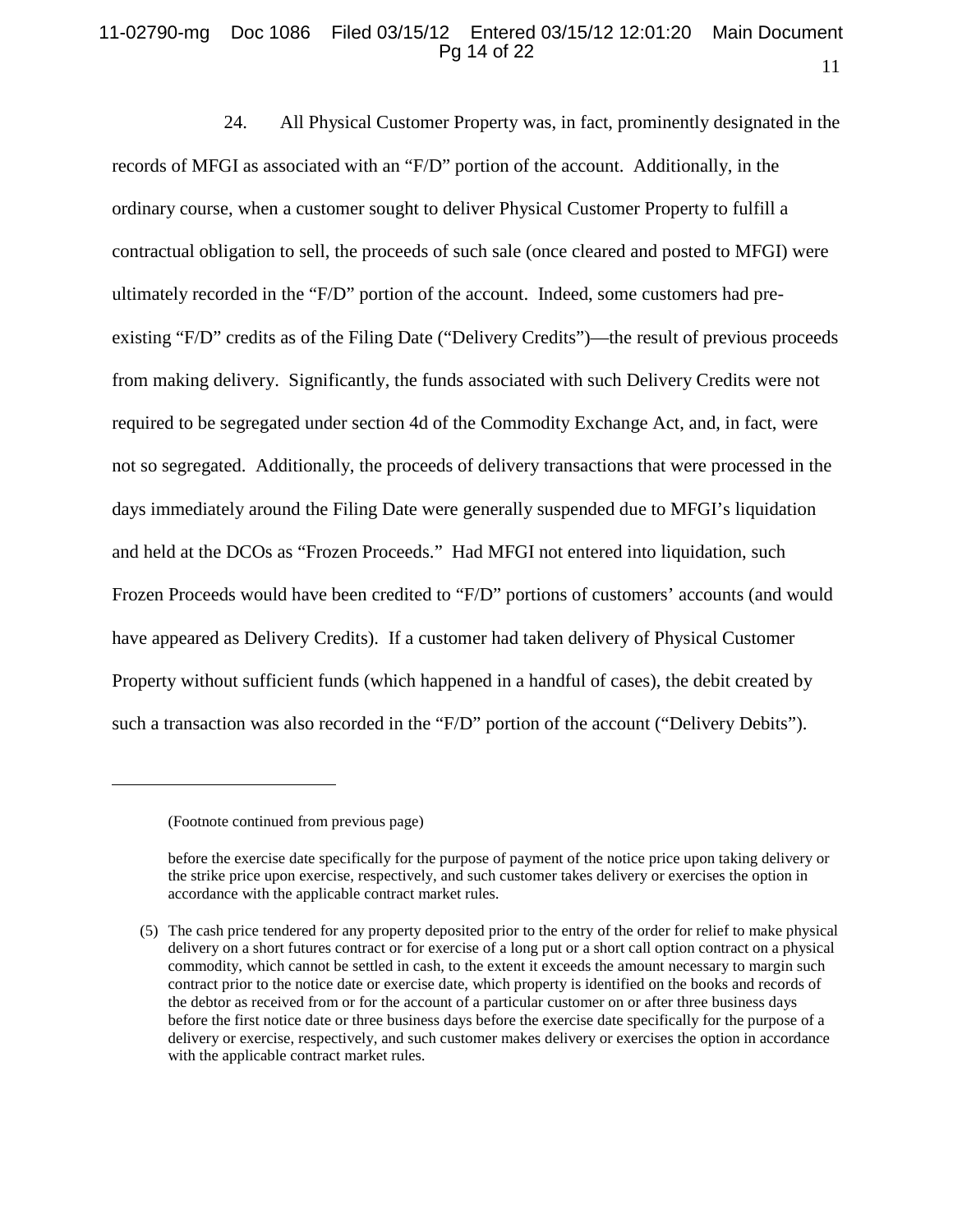#### 12 11-02790-mg Doc 1086 Filed 03/15/12 Entered 03/15/12 12:01:20 Main Document Pg 15 of 22

25. The identifiable Delivery Class, therefore, is comprised of all Physical Customer Property accounts, including Physical Customer Property that has been or will be reduced to cash in any manner, either before or after the Filing Date. The Delivery Class includes pre-existing Delivery Credits as well as Frozen Proceeds and funds obtained post-Filing Date when Physical Customer Property was either (i) delivered against a customer's obligation to deliver via restricted delivery; (ii) transferred to customers to effect the 72% distribution of the combined value of their Physical Customer Property and other domestic assets (including cash deposits posted by some customers to enable them to receive Physical Customer Property with an aggregate value above the 72% pro rata distribution to which they were entitled); or (iii) otherwise liquidated. The Delivery Class has its own shortfall, primarily because pre-existing Delivery Credits—which were not required to be segregated—were in fact not segregated and are among the missing MFGI customer funds. Subject to further reconciliation, it appears that the shortfall in Delivery Funds will likely be somewhat smaller than the shortfall in Segregated Funds.

26. The identification of the Delivery Class will not affect a customer's rights to object to or contest the Trustee's determination of the customer's claim on the grounds that the property was incorrectly classified by MFGI or for any other reason.

27. SIPC has authorized the undersigned to state that SIPC approves the relief requested in this Motion.

#### **BASIS FOR RELIEF REQUESTED**

28. Where, as here, an FCM is liquidated under SIPA, SIPA imposes all of the duties of a trustee under the commodity broker liquidation provisions of chapter 7 of the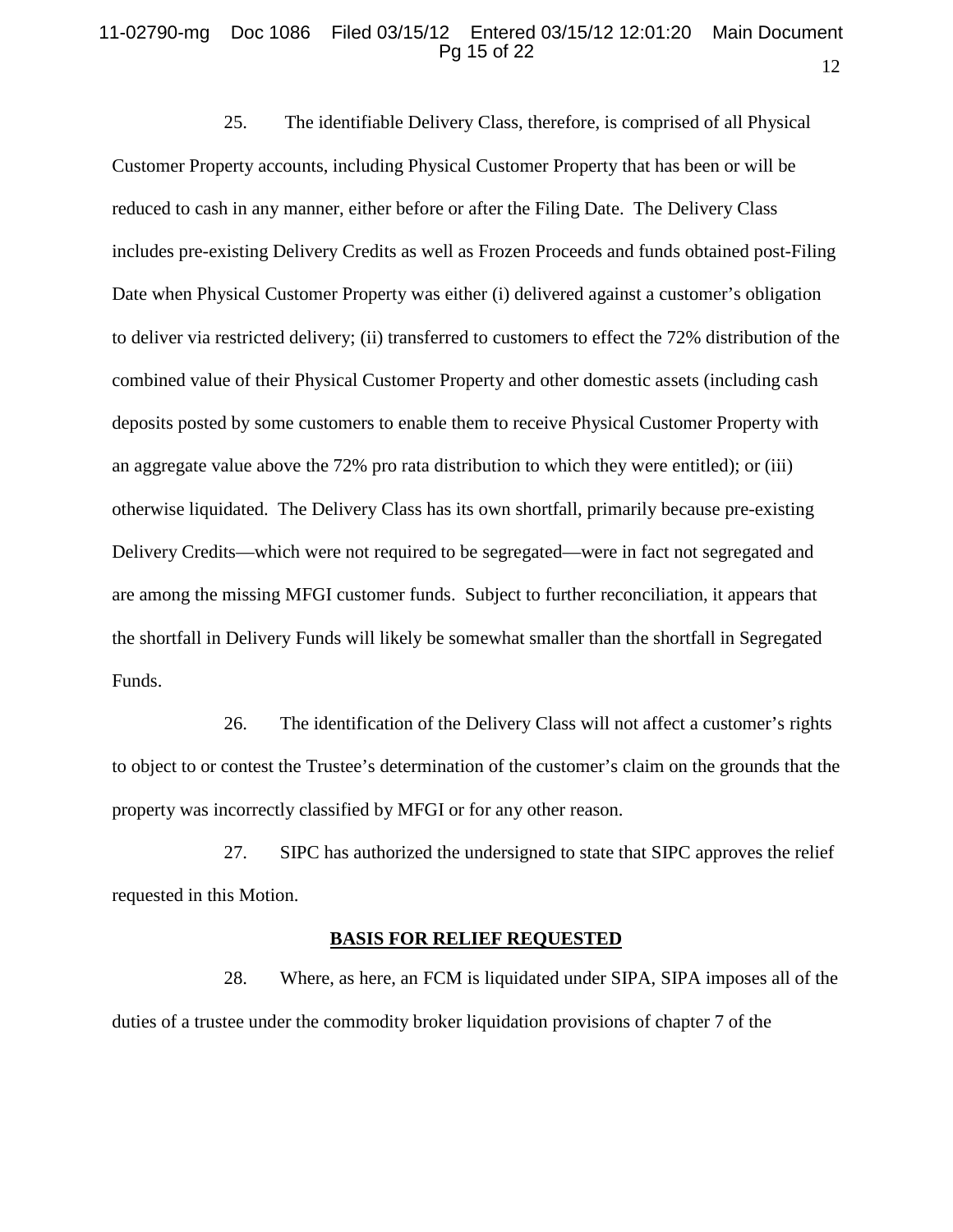#### 13 11-02790-mg Doc 1086 Filed 03/15/12 Entered 03/15/12 12:01:20 Main Document Pg 16 of 22

Bankruptcy Code,<sup>[5](#page-15-0)</sup> to the extent consistent with SIPA, except for the duty to liquidate securities positions held in the debtor's estate. SIPA § 78fff-1(b). The Commodity Exchange Act and the regulations promulgated by the CFTC thereunder set forth different segregation requirements based on the type of trading that a customer was undertaking through the commodity broker (*e.g.*, trading futures and options on futures on U.S. contract markets versus trading futures and options on futures on foreign contract markets); a trustee under the Bankruptcy Code's commodity broker liquidation provisions has a duty to allocate and distribute customer property under these rules. 17 C.F.R. § 190.08. Pursuant to the Part 190 Regulations, and consistent with SIPA, a trustee liquidating a commodity broker has a duty to seek and to effect the transfer of open customer contracts and equity. 17 C.F.R. § 190.02(e)(1); *see also* 1 Collier on Bankruptcy ¶¶ 12.02[2] and 12.06[2] (16th ed. 2011). Where, as here, the Trustee has sought and effected transfers of open customer contracts and equity (through three separate Court-approved bulk transfers), the Trustee must next turn to the orderly determination of creditors' proofs of claim, and distributions to customers may be made only to those customers who filed a proof of claim. *See* 17 C.F.R. § 190.08(d)(4). Pursuant to 17 C.F.R. § 190.04(e)(2), however, a disbursement such as the one proposed herein requires this Court's approval.

29. The First Interim Claims Distribution proposed in this Motion may be considered a partial pro rata distribution, pursuant to the plan set forth herein, made in accordance with 17 C.F.R. § 190.08(d)(5).

30. The Court is empowered to grant this Motion, under SIPA section 78fff-1(b), and section 105(a) of the Bankruptcy Code, which authorizes the Court to "issue any order,

 $\overline{a}$ 

<span id="page-15-0"></span><sup>5.</sup> The Bankruptcy Code's commodity broker liquidation provisions are found in 11 U.S.C. §§ 761–767.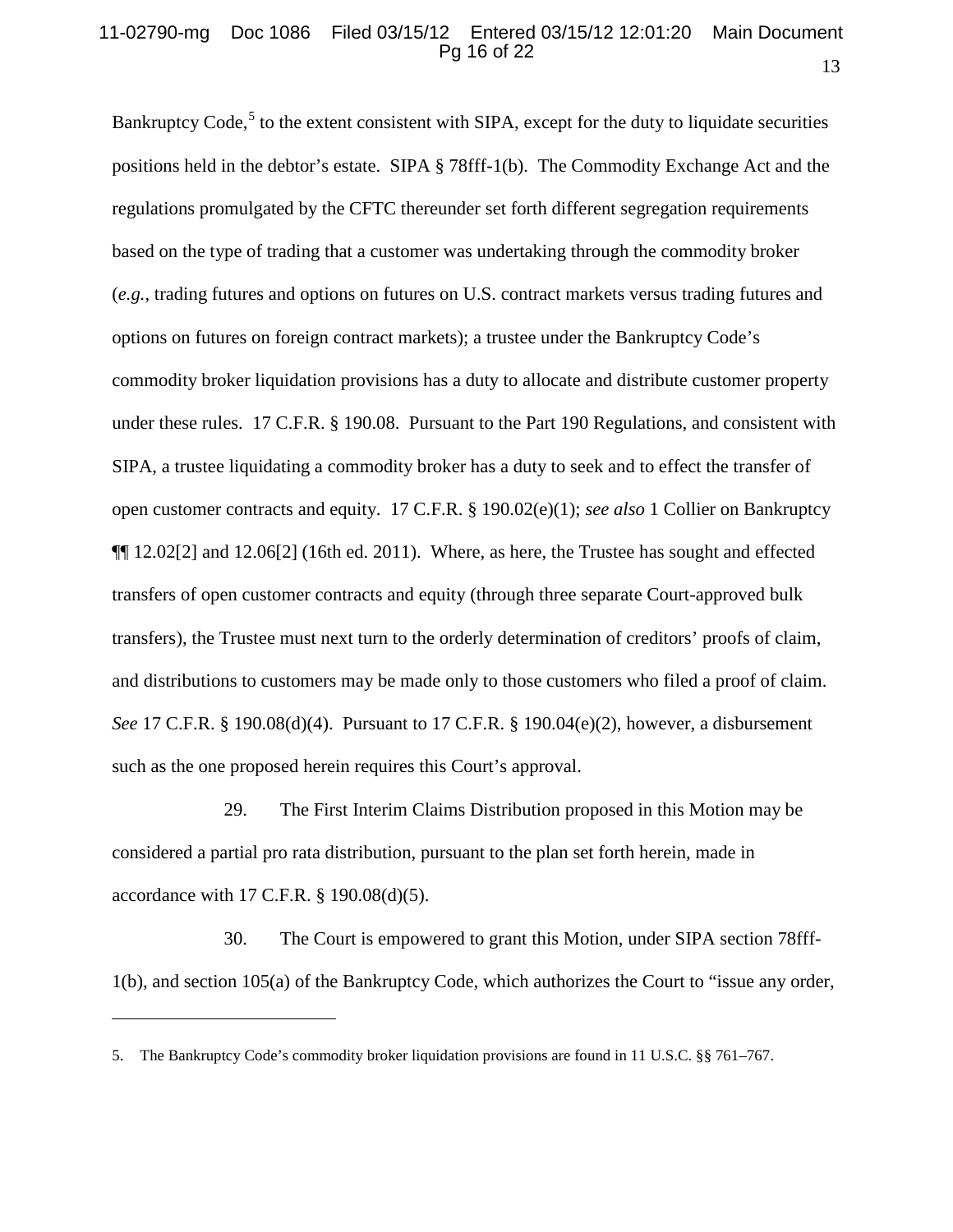## 11-02790-mg Doc 1086 Filed 03/15/12 Entered 03/15/12 12:01:20 Main Document Pg 17 of 22

process, or judgment that is necessary or appropriate to carry out the provisions of this title." 11 U.S.C. § 105(a). In practice, section 105(a) of the Bankruptcy Code grants bankruptcy courts broad statutory authority to enforce the Bankruptcy Code's provisions either under the specific statutory language of the Bankruptcy Code or under equitable common law doctrines. *See Momentum Mfg. Corp. v. Employee Creditors Comm. (In re Momentum Mfg. Corp.)*, 25 F.3d 1132, 1136 (2d Cir. 1994).

31. Thus, SIPA, the Bankruptcy Code, and the Part 190 Regulations recognize that, in appropriate cases such as this one, the Trustee may be given approval to effect the interim distribution of customer property to claimants who have received their claim determinations and have agreed to a Final Claim, while protecting the public interest as a whole and without preferring any of MFGI's former customers at the expense of any others. The ongoing cooperation of SIPC and the CFTC will continue to play a pivotal role in implementing the relief requested.

32. In conjunction with the First, Second, and Third Bulk Transfers, the relief sought in this Motion will result in the orderly and immediate return of substantial amounts of customer property to MFGI's former futures customers within weeks of the January 31, 2012 bar date for commodity customer claims in one of the largest liquidation proceedings in history.

33. This proposed First Interim Claims Distribution is in the best interests of MFGI's former commodity customers. It will allow those former customer claimants with allowed, undisputed claims to receive as much of their claimed property as may be prudently distributed, even as additional claims are determined and finalized.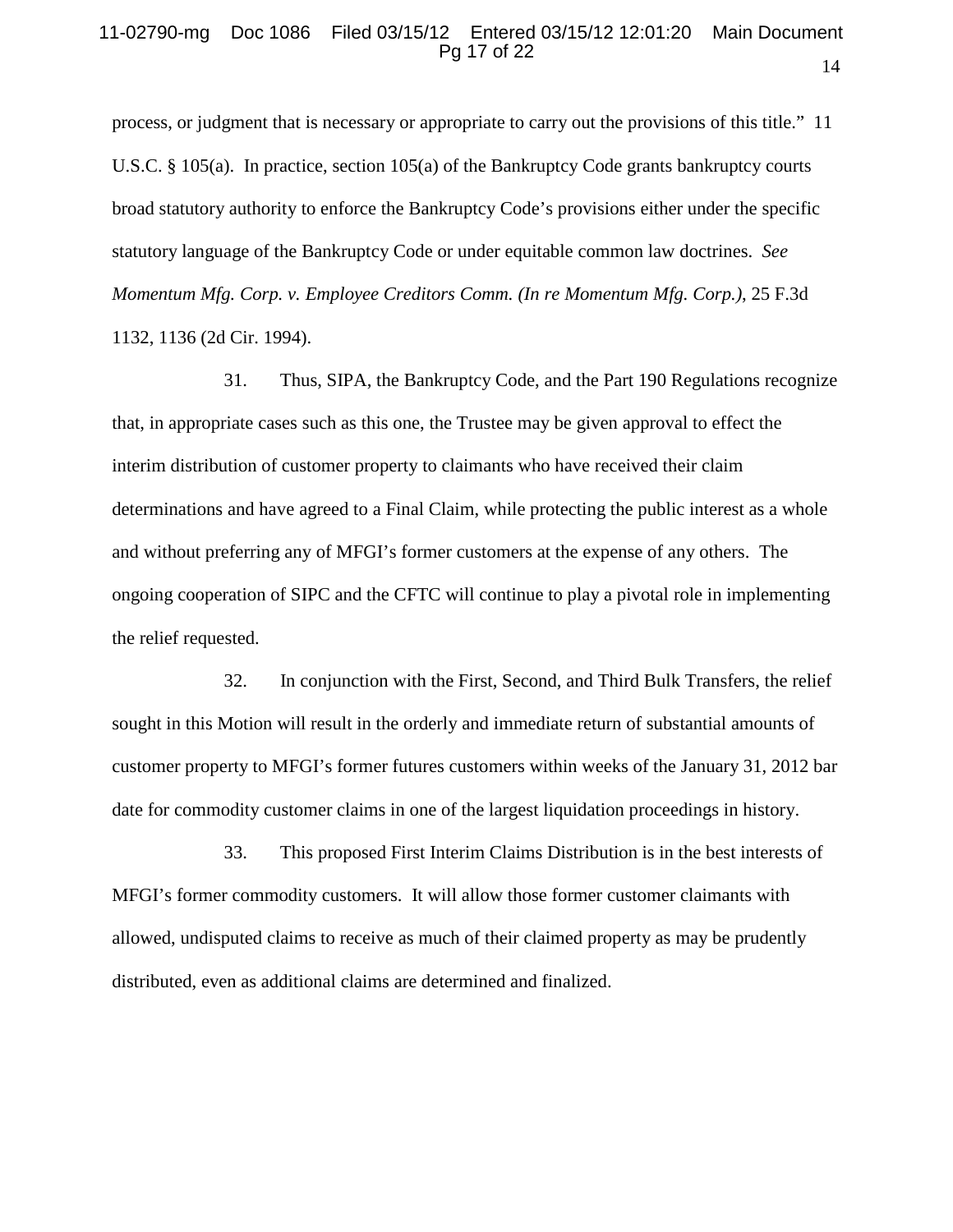## **CONCLUSION**

WHEREFORE, the Trustee respectfully requests that this Court enter an Order, in

the form attached hereto as Exhibit A, and grant the Trustee such other and further relief as is

just and proper.

Dated: New York, New York March 15, 2012

# HUGHES HUBBARD & REED LLP

By: /s/ James B. Kobak. Jr. James B. Kobak, Jr. Christopher K. Kiplok Josiah S. Trager Anson B. Frelinghuysen Meaghan C. Gragg One Battery Park Plaza New York, New York 10004 Telephone: (212) 837-6000 Facsimile: (212) 422-4726 Email: [kobak@hugheshubbard.com](mailto:kobak@hugheshubbard.com)

Attorneys for James W. Giddens, Trustee for the SIPA Liquidation of MF Global Inc.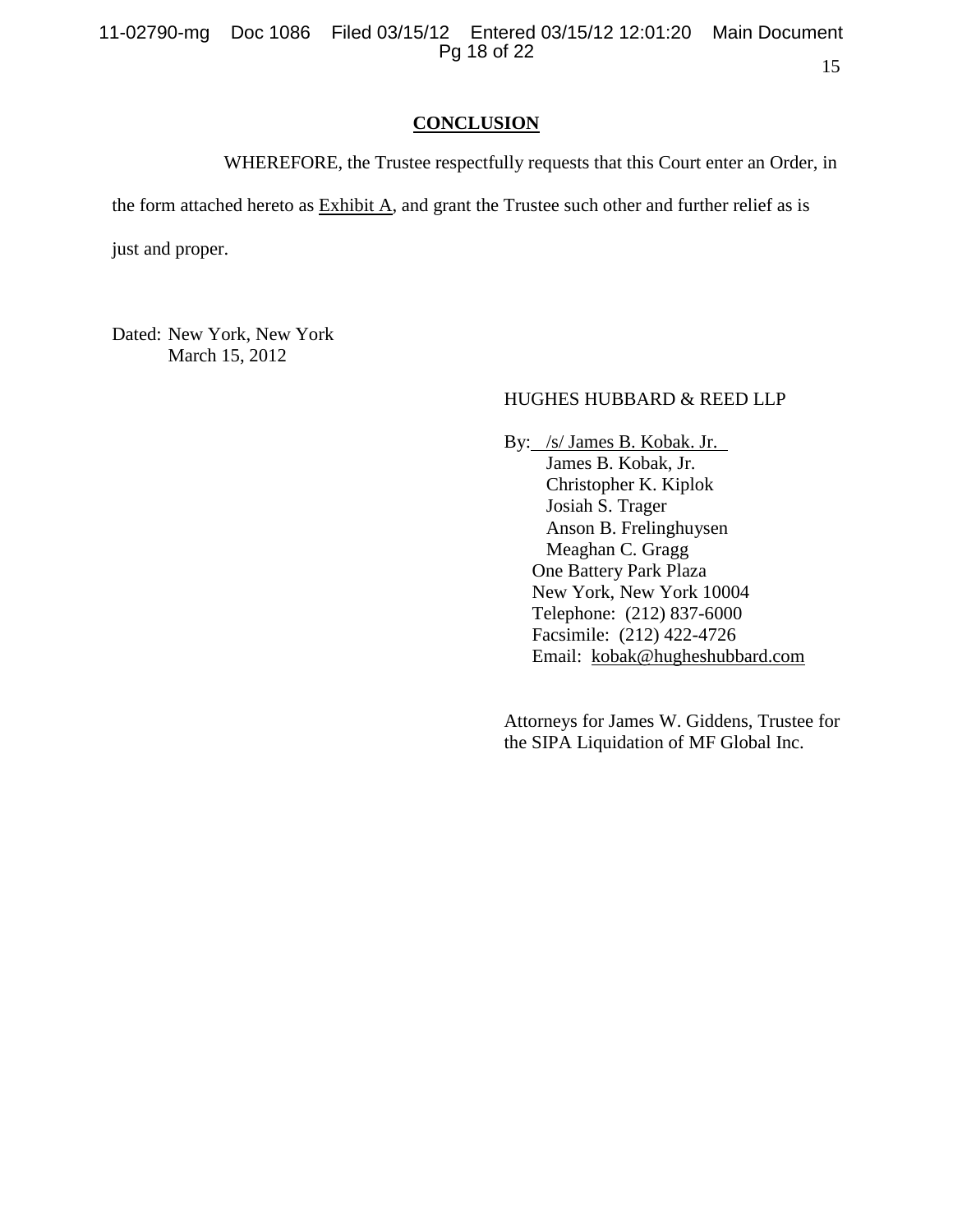11-02790-mg Doc 1086 Filed 03/15/12 Entered 03/15/12 12:01:20 Main Document Pg 19 of 22

# **EXHIBIT A**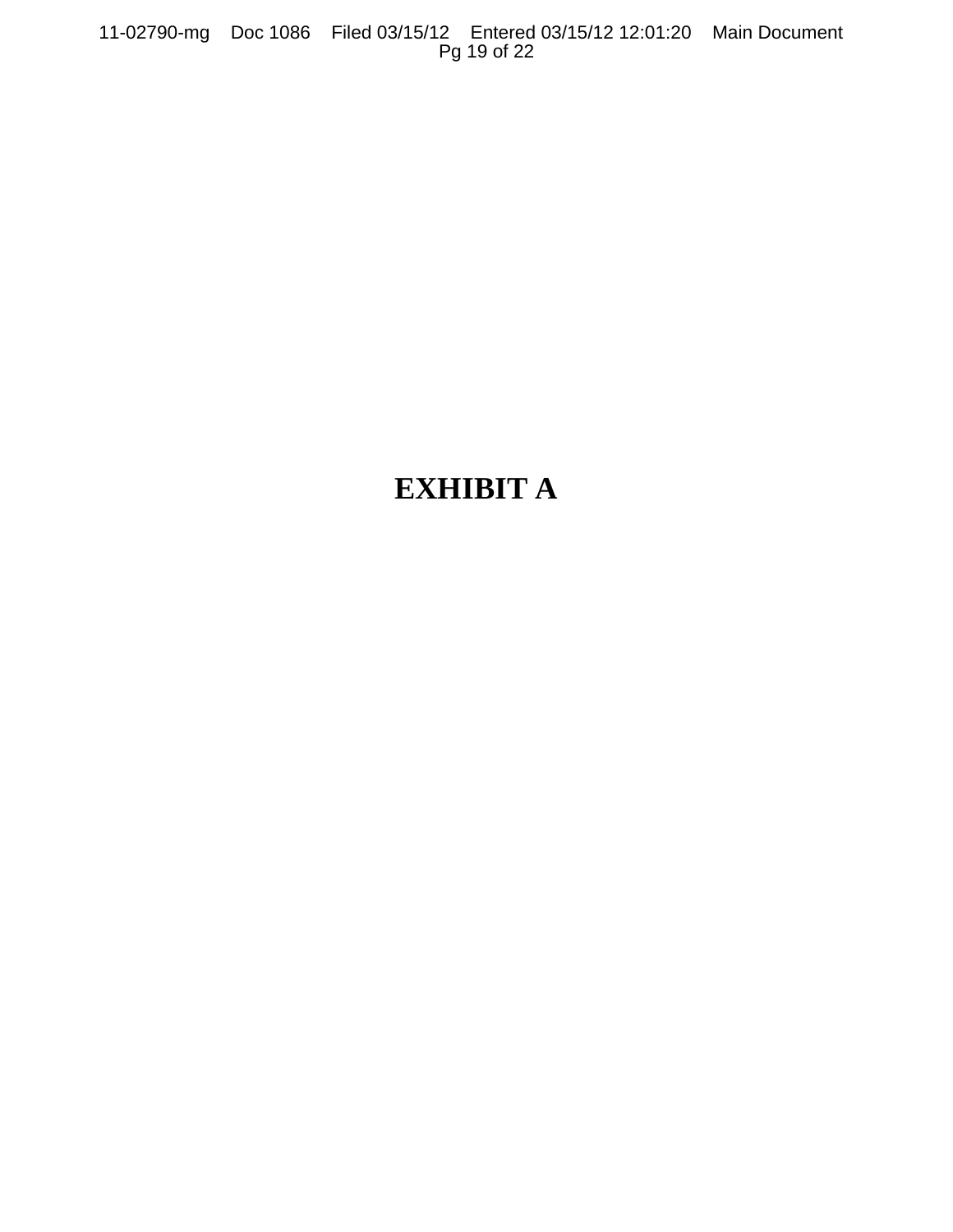11-02790-mg Doc 1086 Filed 03/15/12 Entered 03/15/12 12:01:20 Main Document Pg 20 of 22

## **UNITED STATES BANKRUPTCY COURT SOUTHERN DISTRICT OF NEW YORK**

In re

 $\overline{a}$ 

MF GLOBAL INC.,

Case No. 11-2790 (MG) SIPA

Debtor.

# **[PROPOSED] ORDER GRANTING MOTION OF JAMES W. GIDDENS, SIPA TRUSTEE FOR LIQUIDATION OF MF GLOBAL INC., TO APPROVE FIRST INTERIM DISTRIBUTION FOR ALLOWED COMMODITY FUTURES CLAIMS**

Upon consideration of the Motion<sup>[1](#page-19-0)</sup> dated March 15, 2012, of James W. Giddens (the "Trustee"), as Trustee for the liquidation of the business of MF Global Inc. ("MFGI" or the "Debtor") under the Securities Investor Protection Act ("SIPA"), pursuant to SIPA section 78fff-1(b), sections 105(a) and 766(c) of title 11 of the United States Code (the "Bankruptcy Code"), and 17 C.F.R. sections 190.01 through 190.10 (the "Part 190 Regulations"), for entry of an order approving the First Interim Claims Distribution of MFGI's former commodity futures customers' property to customer claimants who have received and agreed to the final determination of their claim; and the Court having jurisdiction to consider the Motion and relief requested therein pursuant to SIPA section 78eee(b)(4); and it appearing that due and proper notice of the Motion and the relief requested therein having been given, and no other further notice needing to be given; and SIPC supporting and approving the distributions as described in the Motion; and the Court having reviewed the Motion and determined that the legal and factual bases set forth in the Motion establish just cause for the relief granted herein, to wit, that the distributions described in

<span id="page-19-0"></span><sup>1.</sup> Capitalized terms not otherwise defined herein shall have the meanings given to them in the Motion.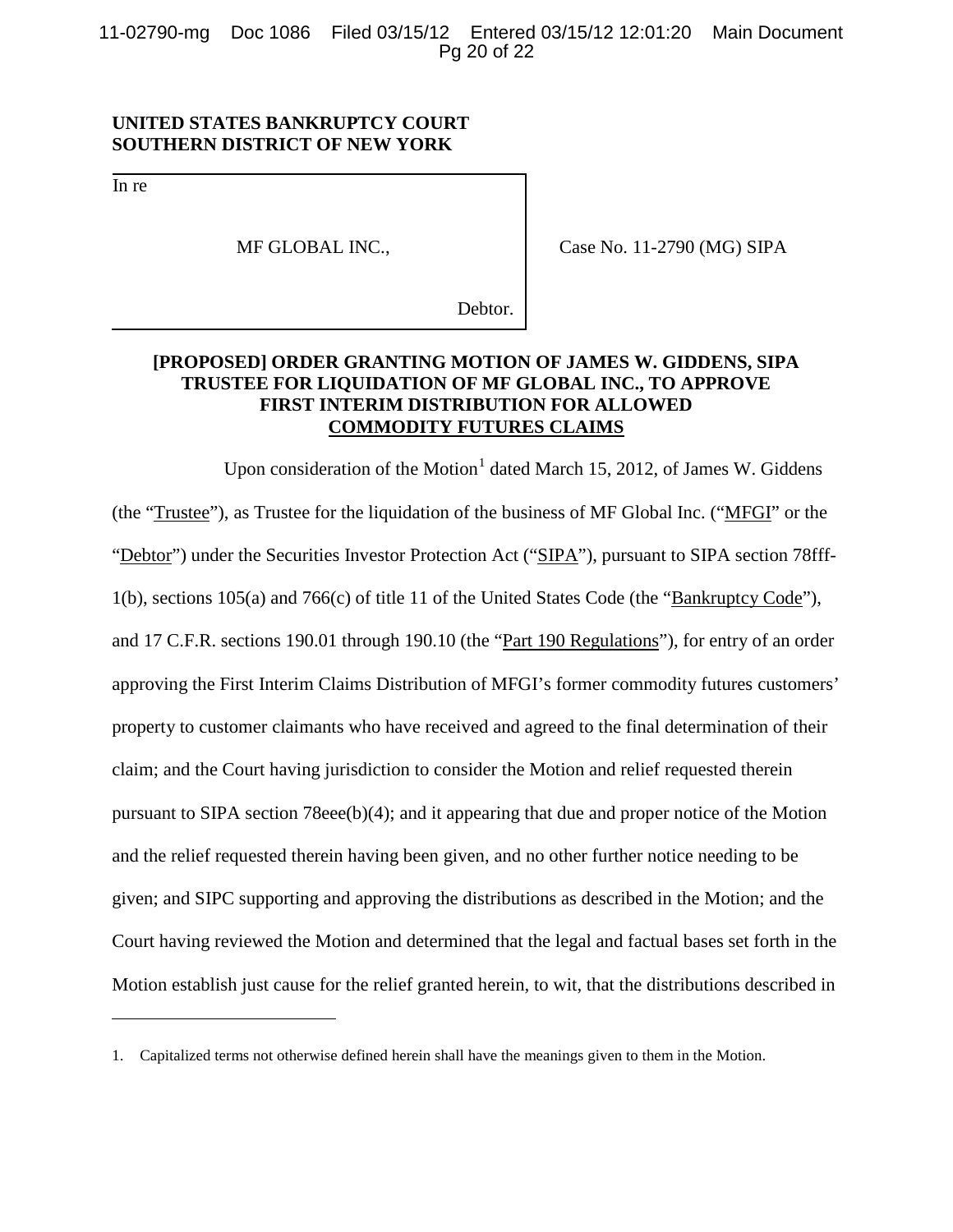#### 11-02790-mg Doc 1086 Filed 03/15/12 Entered 03/15/12 12:01:20 Main Document Pg 21 of 22

the Motion and set forth below will effectuate the terms and purpose of the Order of the District Court entered on October 31, 2011 commencing this liquidation of MFGI (the "MFGI Liquidation Order"), and are appropriate exercises of the Trustee's authority pursuant to the MFGI Liquidation Order, SIPA section 78fff-1(b), Bankruptcy Code sections 105(a) and 766(c), and the Part 190 Regulations; and after due deliberation and sufficient cause appearing therefore, it is hereby

ORDERED that the Motion is granted in all respects; and it is further

ORDERED that, under SIPA section 78fff-1(b), Bankruptcy Code section 766(c), and the Part 190 Regulations, the Trustee is authorized and shall use his best efforts to effect distributions of up to approximately \$600 million of Segregated Funds, approximately \$50 million of Secured Funds, and to establish a Delivery Class and distribute approximately \$35 million of Delivery Funds to claimants with allowed claims for property within the Delivery Class (the Segregated Funds, Secured Funds, and Delivery Funds each comprising a separate "Class" of customer property, and collectively, the "Classes"), while maintaining an appropriate reserve in each of the Classes; and it is further

ORDERED that the First Interim Claims Distribution is a necessary step to implement the MFGI Liquidation Order and the purposes of this SIPA Proceeding as described at the time of execution of the MFGI Liquidation Order; and it is further

ORDERED that the Trustee is authorized to execute, deliver, implement and fully perform any and all obligations, instruments, documents, and papers, and to take any and all actions reasonably necessary to consummate the distributions contemplated by this Order; and it is further

2